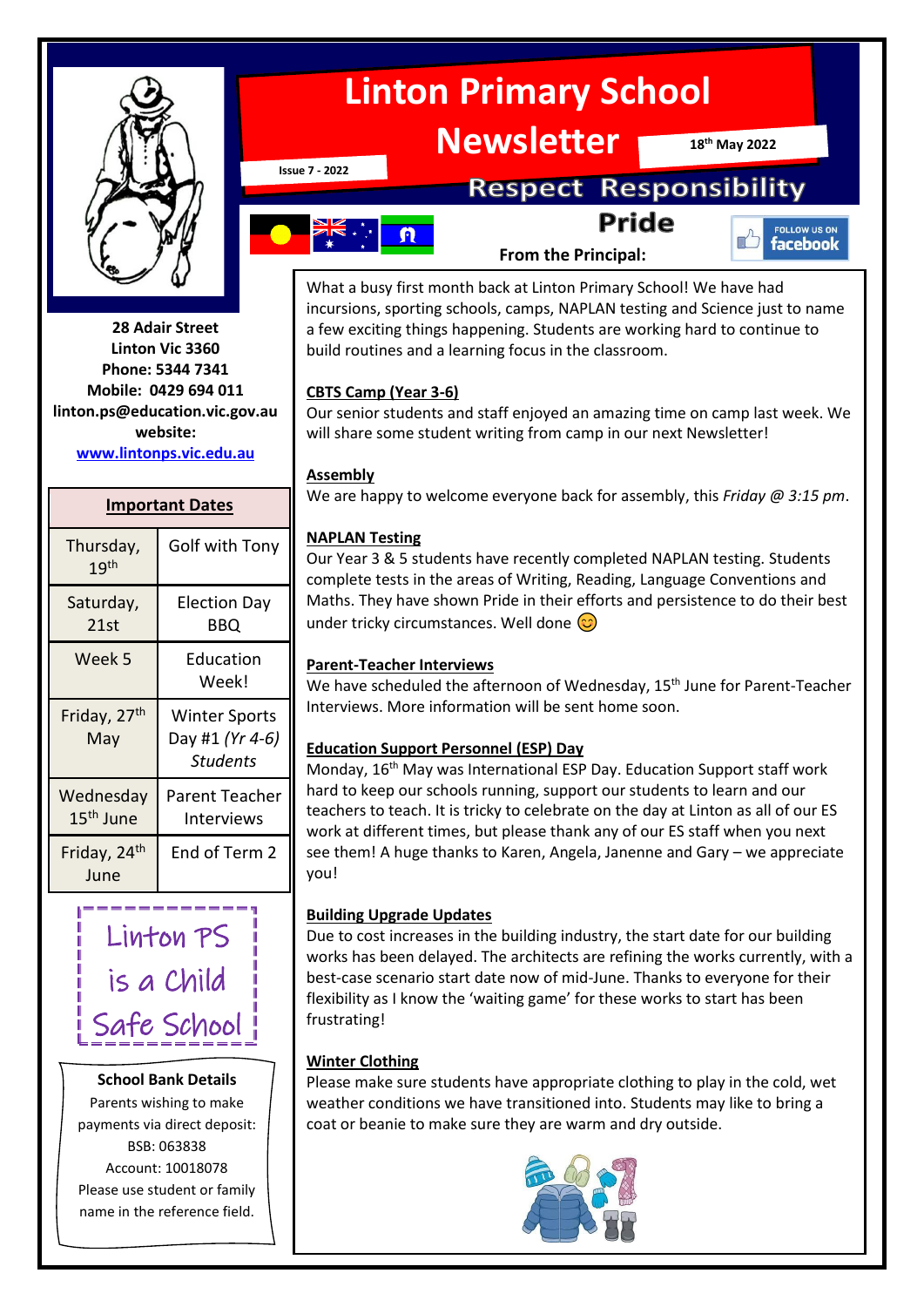#### **Breakfast Club**

Breakfast Club is continuing each Friday from 8:30 am. All students are welcome  $\odot$ 



#### **LDSSA Cross Country**

Well done to all of our Year 4 & 5 students who braved some inclement weather whilst participating in the Linton District Sports Association Cross Country held at Scarsdale. Our students represented

A huge congratulations to Campbell (2nd in his age group) and Jamelia (1st in her age group!) on their placings. They will go on to the next level of cross country, to be held this Friday in Ballarat.

#### **Glasses for Kids Program**

Information and permission forms for this free program (Prep – Year 3 students) were sent home last week. Please return forms ASAP to school if you would like your child to take part. Please contact the school if you have any questions.

#### **RAT Testing Update**

Please see a letter from DET updating our community about this below.

#### **Prospective Family School Tours**

If there are any families interested, we welcome you to come along and see our beautiful school.

Personal tours for prospective families are available by appointment, and can be made by calling or emailing the school (5344 7341 / [linton.ps@education.vic.gov.au\)](mailto:linton.ps@education.vic.gov.au).

#### **Staff emails**

Miss S. – [kirsty.sizeland@education.vic.gov.au](mailto:kirsty.sizeland@education.vic.gov.au) Miss Mitchell – [erin.mitchell@education.vic.gov.au](mailto:erin.mitchell@education.vic.gov.au) Mr Robinson – [stuart.robinson@education.vic.gov.au](mailto:stuart.robinson@education.vic.gov.au) School email – [linton.ps@education.vic.gov.au](mailto:linton.ps@education.vic.gov.au)

#### **Appreciation**

I appreciate spending some time in the junior classroom last week, it was great fun!

As always if you have any issues or questions, please do not hesitate to contact the school, myself personally or your child's classroom teacher.

Have a great week and stay safe!

Stuart Robinson (C) Acting Principal







## **Election Day BBQ**

We will be running a BBQ on election day (21<sup>st</sup> May). If you can volunteer on the day – please contact Alison Kerr  $\odot$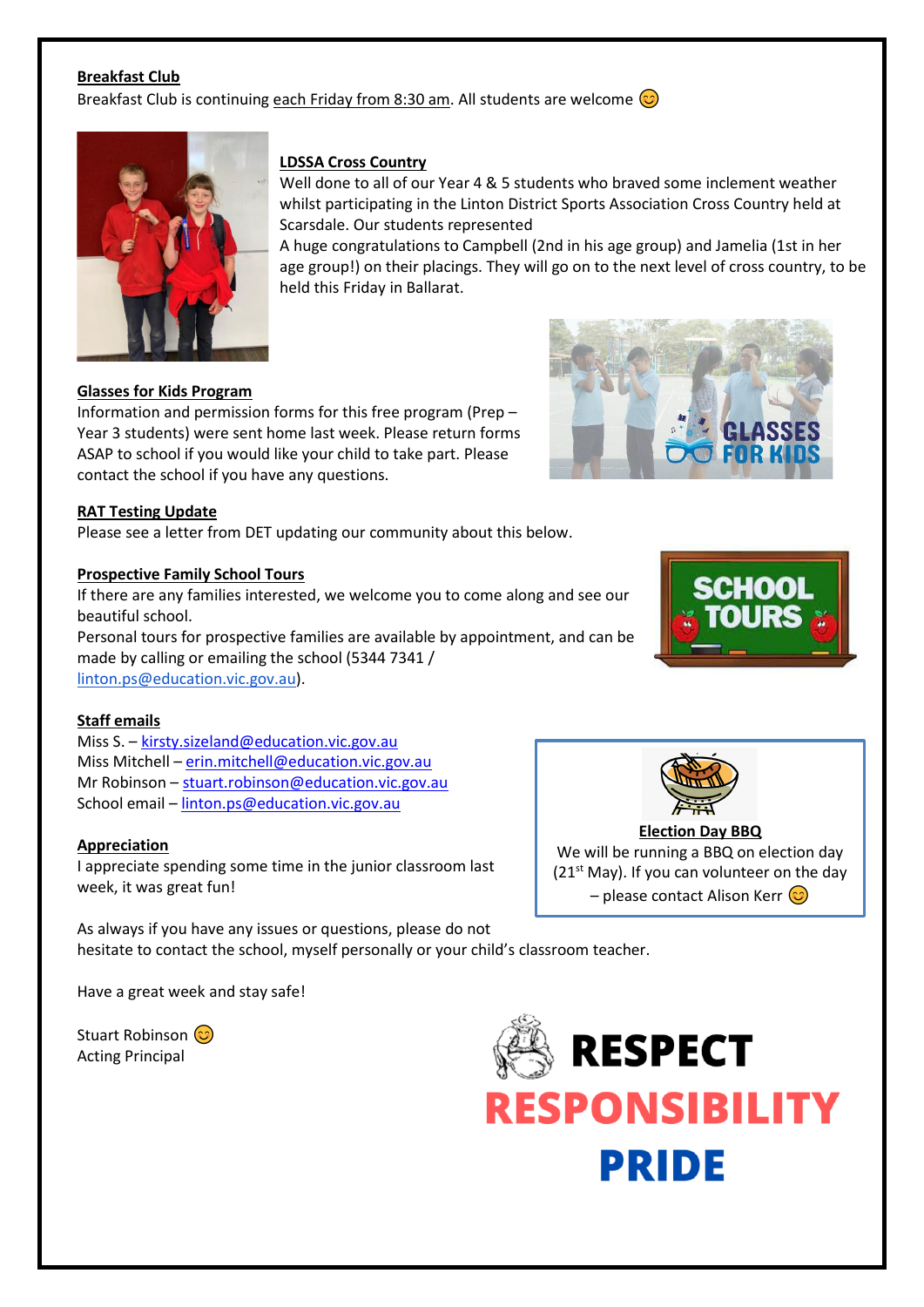#### **Smythesdale Country Market**

Come along to the Smythesdale Country Market on May 21st between 10am - 2pm at the Smythesdale Historic Precinct (Brooke Street). There are heaps of things to see and do! For the kids: free children's activities including plaster painting and an interactive circus play space. For the parents: live music; craft, food and maker stalls; sausage sizzle and a guided tour of the historic precinct. All money raised through the sausage sizzle, morning tea and book stall goes toward the continued work of the Woady Yaloak Historical Society.

**If you are interested in holding a stall at the event, please contact Bill on 0409 145 267.**

#### **RAT Testing**

Dear parents, carers and guardians,

I am writing to let you know about changes to the provision of Rapid Antigen Tests (RATs) in our school for the remainder of Term 2.

RATs will continue to be distributed to you as they have been throughout this school year for the remainder of this term.

However, from Monday 23 May 2022, students will no longer be recommended to undertake either twice weekly RATs in mainstream schools or 5 days a week in specialist schools.

RATs however will continue to be required by students who are household contacts to attend school (5 negative tests over a 7 day period) or who have symptoms.

The ongoing supply of RATs to families in our school will ensure that parents and carers will have them should they need them if their child is a household contact or has symptoms.

Families must continue to notify the Department of Health and the school if their child returns a positive RAT result. Additionally, you should inform us if any of your children are household contacts.

Thank you also to all families who has got their child vaccinated. Vaccination continues to remain the best way to protect students and staff in our school.

Getting vaccinated is easy and bookings can be done via the coronavirus website. If you have any questions about the vaccines, I encourage you to speak to your GP or a health practitioner.

Thank you again for your ongoing cooperation and support during this time.

Stuart Robinson Acting Principal Linton Primary School

## One-Liners!

F-2: The F-2 students have been focusing on rhyming words and writing narratives  $\circledcirc$ 

3-6: Students have been doing it all down at Cottage by the Sea (Queenscliff) - surfing, ropes course and rock pooling!